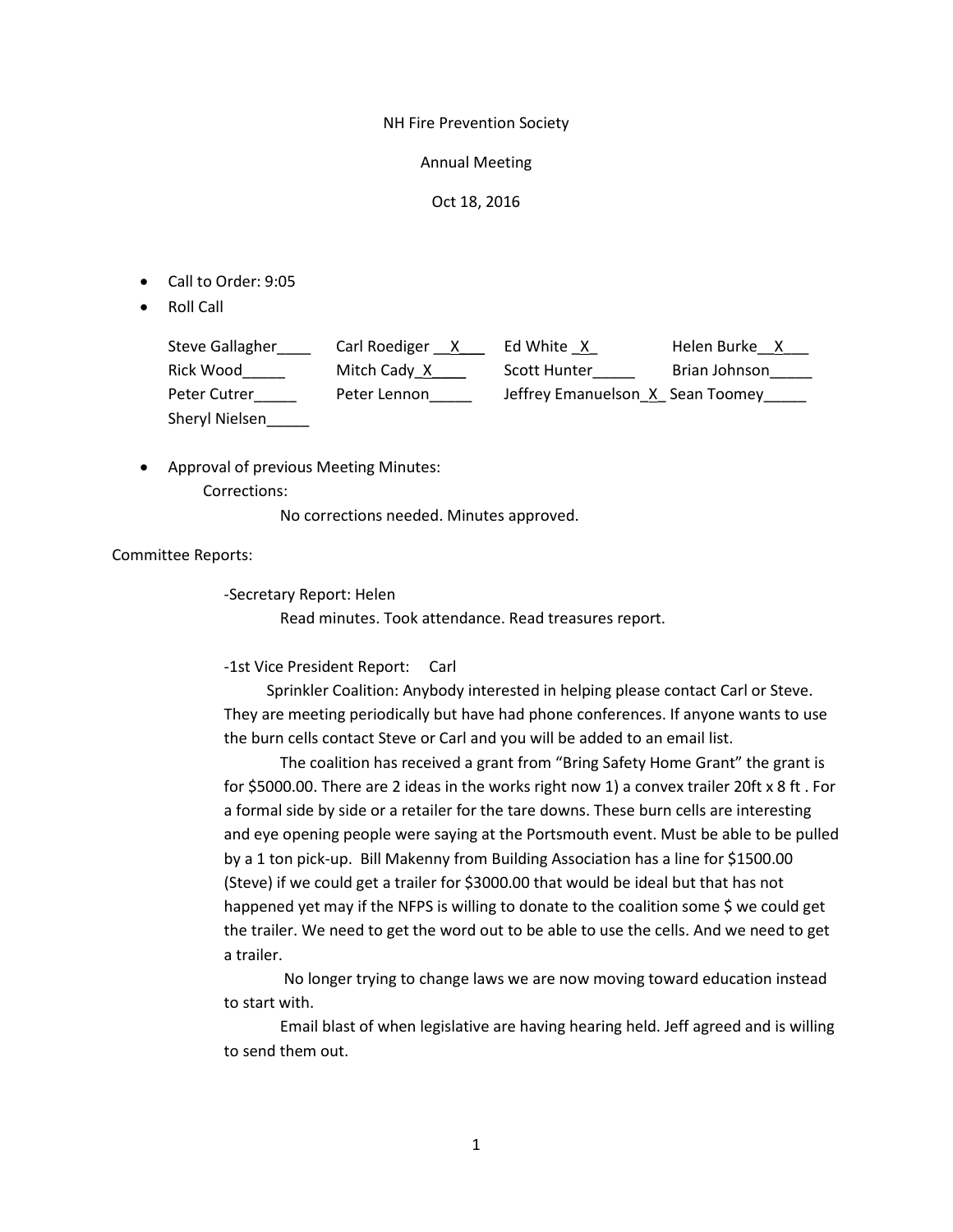-2nd Vice President Report:

Bylaws moved to old business

-Treasurer Report and NHBOA:

\$32,015.83

-Training and IAAI Liaison:

Several training classes held. car fires, commercial kitchens, Electrical fires and multiple training.

Trying to run the court room testimony class \$ 375.00- \$400.00 for a June class.

-Membership: Steve

Scott has stepped down. Trying to reestablish the NHCC-LR Chapter as soon as the dues have been passed. Also Steve would like the new membership board member to try to start setting up Regional Breakfast. Hope will have Northern, central, Southern and coastal area meeting.

-Communications: Brian Unable to attend

-NFPA and ICC: Peter not here Steve spoke of communications

Peter has set up a class for certified fire plans examiner will be running scheduling conflicts resolved. Our biggest money making class usually make about \$2000.00 on the classes. Pete's Cost is not going up. The class cost will be about \$600.00 person. And it may be held at station 2 in Portsmouth. In January or February and hoping to get some people from Maine to attend .looking at 24-26 students

ICC proclamation was signed again this year. We need the committee reports to send to ICC. Please submit them. Still have a training day to schedule.

-Commission Rep and Committee Merit: Peter not present

Steve spoke Audrey Robson award was given to Robert Farley by Rick Woods. Peter wants to step down but stay on the commission though. Appointed by the board. NHFPS always donates \$500.00 every year.

-Legislative Updates: Jeff

They passed NFPA 101 but Reviewing building codes. They will be coming out of committee and will be passed. This year they will be looking at the basement requirements. The building associations are talking with the fire chiefs and fire prevention org. About compromise and flexibility in protection of light weight construction. This is a good movement forward and it will be baby steps but we are getting there. The biggest thing will be enforcement not to over reach the minimum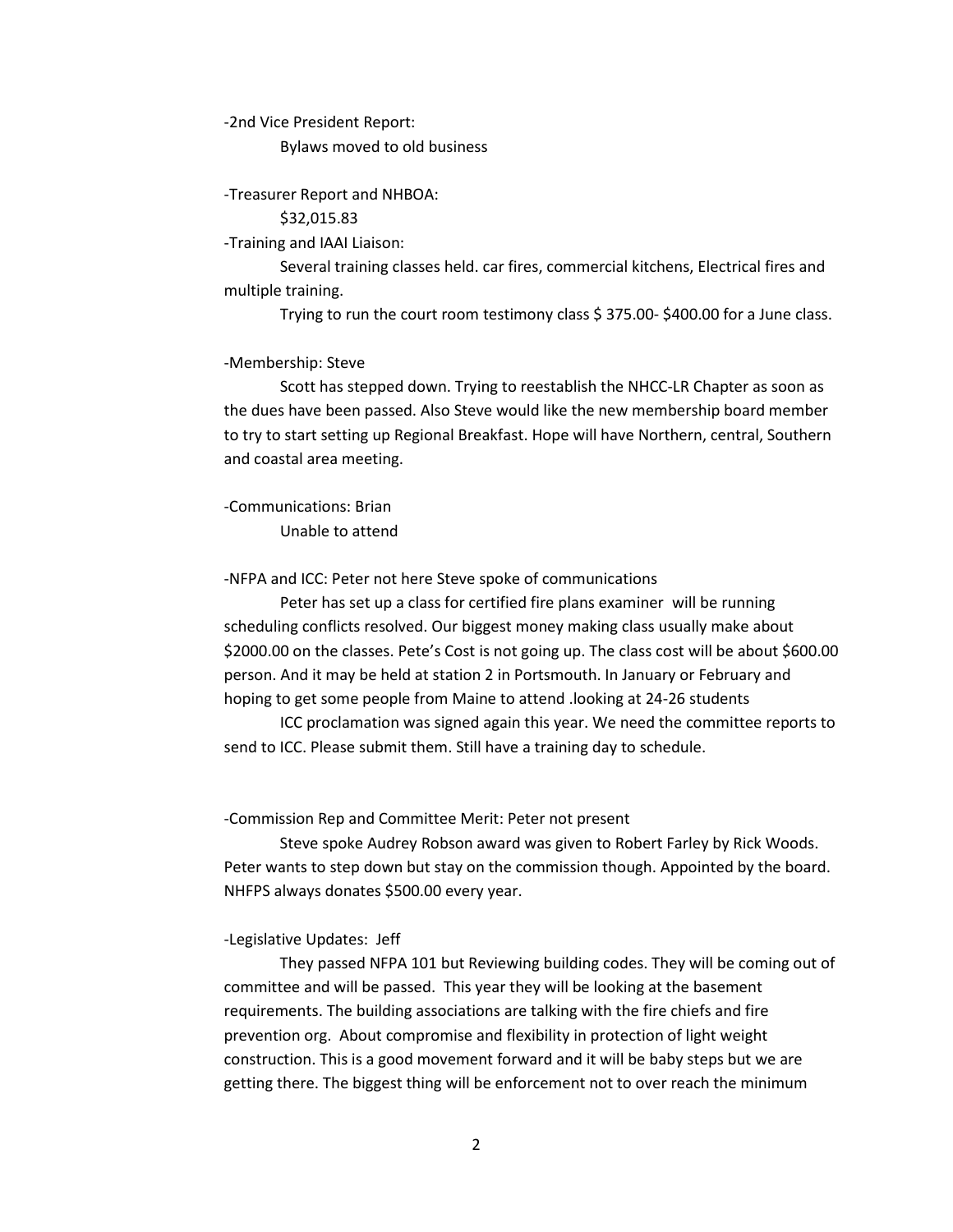standards that are in place. This will allow the fire service into 1 and 2 family homes again.

(Carl) big issue in Portsmouth is short term rentals. He has been in concord at hearing about these issues. Trying to be able to inspect to make sure fire detections systems are in place. Inspect under 153.10a smoke and carbon detection then 153.14 excluded 1& 2 Family homes but if you rent you need to have a safe home. Cautions on bring building dept. into this.

-Code Review Board update: No new information

-Fire Life Safety Education and Fire Marshals Update: Sheryl

Sheryl has been out for an extended time for medical issues. We hope she is getting better. She and Mary got a grant from FM Global for the youth fire setters program. Marshal's office wanted to be here today but they are having a department meeting so they are unable to attend.

-President Report:

There have been a lot going on with meeting with Steve and Carl. (Carl) Regional training with Maine NH and VT. Maybe a 3 day program still in the Talks spring of 2018. Meeting on going NH physical locations. All 3 states have the same issues Locations. IA might be willing to help out with cost. Sam Fella Hunt Commercial Kitchen is willing to do both of these classes. A 2 or 3 day class. Surveys to be sent out what would you be willing to attend. Big issues are cost. Any chance to get originations to help get it payed for. A 2 day or 3 day programs. Can't just take certain classes has to take them all. Can venders have vendor space and offer scholarships. NH AFT heavily involved.

Nothing new with the fire chief org, we are finally fighting the same fights.

-Old Business:

Bylaws: Active memberships, Life membership. Section 2 Board of Directors. Passed the Board. Jeff motion Section by mitch motion Passed Dues: Active \$25.00, Life and student are 0. Jeff motion and Mitch 2<sup>nd</sup>. Passed

Dues to chance January 2017. Bylaw Chance is included 2017 calendar will be tabled Vendors dues Different not at this time.